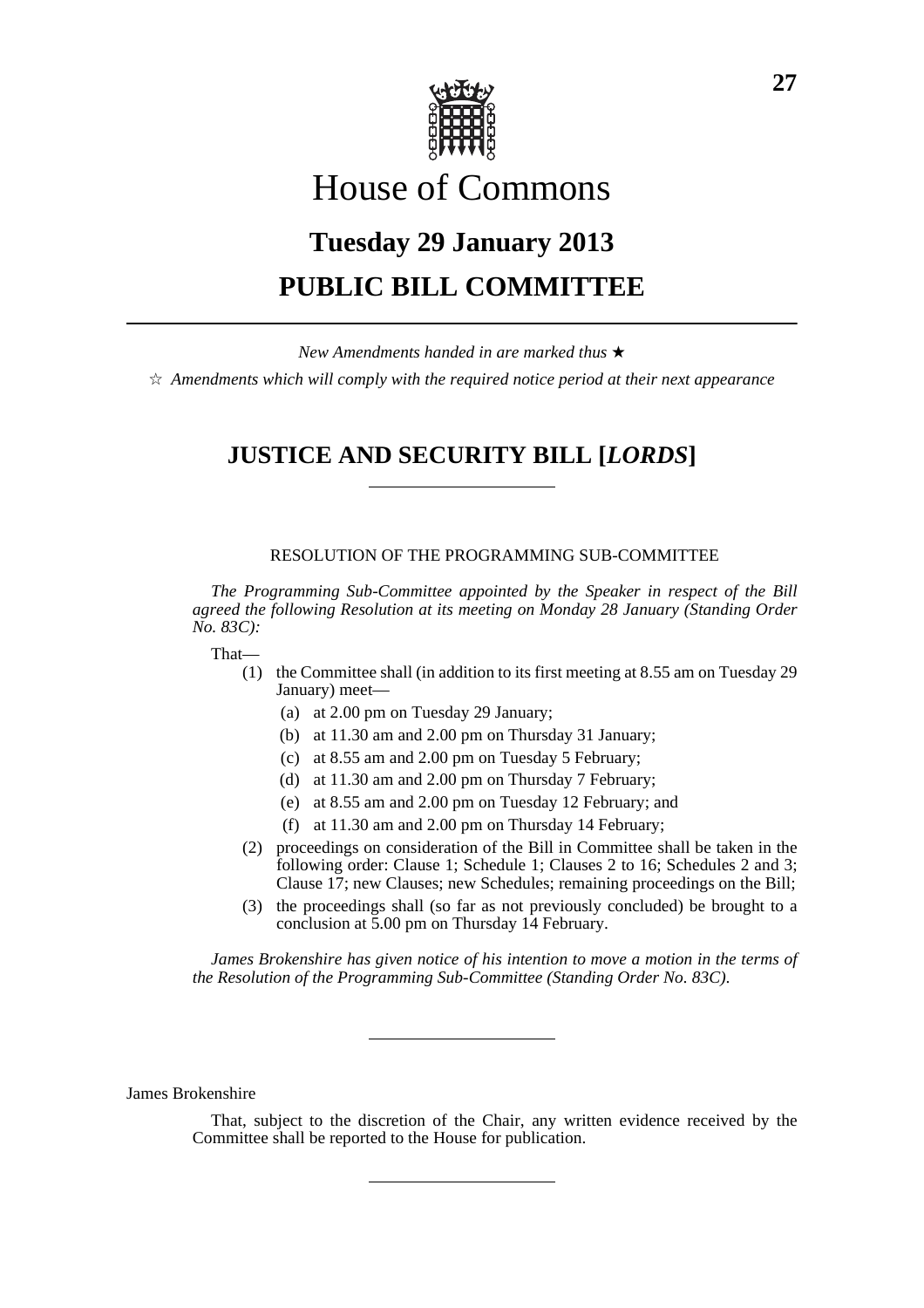| <b>James Brokenshire</b><br>Diana Johnson |                                                                                                                                                                                                                                                                                                                                       |
|-------------------------------------------|---------------------------------------------------------------------------------------------------------------------------------------------------------------------------------------------------------------------------------------------------------------------------------------------------------------------------------------|
|                                           | 4<br>Clause 1, page 1, line 5, after 'Committee', insert 'of Parliament'.                                                                                                                                                                                                                                                             |
| Diana Johnson                             |                                                                                                                                                                                                                                                                                                                                       |
|                                           | 5<br>Clause 1, page 1, line 6, at end insert—<br>(1A) Article 9 of the Bill of Rights shall apply to the proceedings of the ISC as if they<br>were proceedings in Parliament.'.                                                                                                                                                       |
| Diana Johnson                             |                                                                                                                                                                                                                                                                                                                                       |
|                                           | 6<br>Clause 1, page 1, line 9, at end insert—<br>'(2A) A majority of the ISC's members shall be drawn from the members of the House<br>of Commons.'.                                                                                                                                                                                  |
| Diana Johnson                             |                                                                                                                                                                                                                                                                                                                                       |
| (5A)                                      | 7<br>Clause 1, page 1, line 16, at end insert—<br>The Prime Minister must ensure that no more than six members of the ISC are<br>members of parties participating in Her Majesty's Government.'.                                                                                                                                      |
| Diana Johnson                             |                                                                                                                                                                                                                                                                                                                                       |
|                                           | 8<br>Clause 1, page 2, line 1, after first 'ISC', insert 'who is in opposition to Her<br>Majesty's Government'.                                                                                                                                                                                                                       |
| Dr Julian Lewis                           |                                                                                                                                                                                                                                                                                                                                       |
|                                           | 29<br>Clause 1, page 2, line 1, after 'members', insert 'and the Chair shall<br>be<br>remunerated in line with the arrangements for Chairs of Departmental Select Committees<br>of the House of Commons.'.                                                                                                                            |
| Diana Johnson                             |                                                                                                                                                                                                                                                                                                                                       |
| Clause<br>(6A)                            | 13<br>1, page 2, line 1, at end insert—<br>Financial support shall be available to members of the ISC who are members of<br>the House of Commons as if they were members of a Select Committee of that<br>House; and to those who are members of the House of Lords as if they were<br>members of a Select Committee of that House.'. |
| Dr Julian Lewis                           |                                                                                                                                                                                                                                                                                                                                       |
|                                           | 30<br>Clause 1, page 2, line 1, at end insert—                                                                                                                                                                                                                                                                                        |

'(6A) The ISC shall be supported by a body to be known as the ISC Secretariat about which a memorandum of understanding under section 2 may make further provision.'.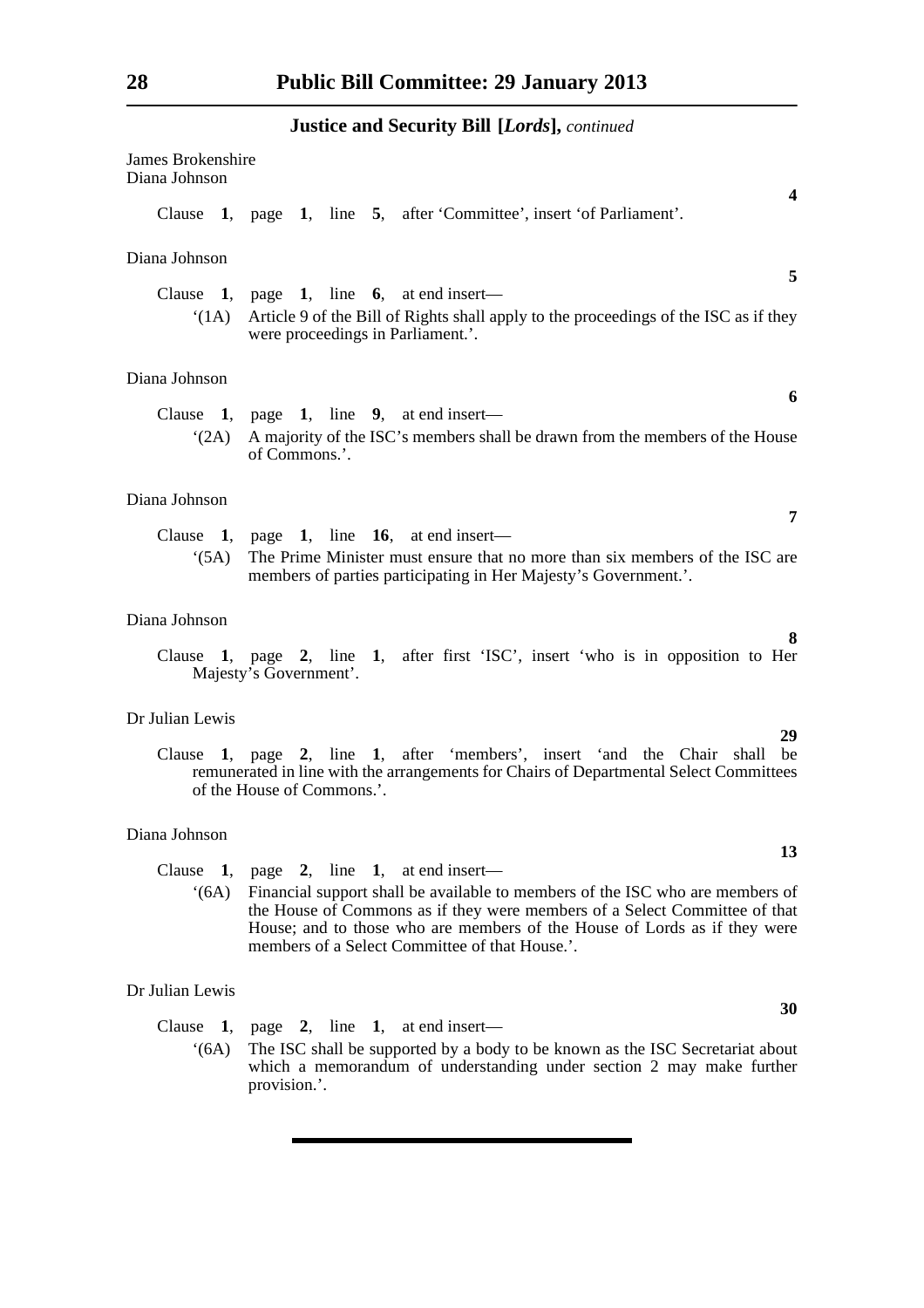| James Brokenshire |                           |                     |                                                                                                                                                             |
|-------------------|---------------------------|---------------------|-------------------------------------------------------------------------------------------------------------------------------------------------------------|
|                   |                           |                     | 35<br>Schedule 1, page 15, line 31, leave out $(5)$ and insert $(6)$ .                                                                                      |
| Diana Johnson     |                           |                     |                                                                                                                                                             |
|                   |                           |                     | 9<br>Schedule 1, page 15, line 31, leave out $(5)$ and insert $(7)$ .                                                                                       |
| James Brokenshire |                           |                     |                                                                                                                                                             |
|                   |                           |                     | 36<br>Schedule 1, page 16, line 3, at end insert—                                                                                                           |
|                   | paragraph $(3)$ ).'.      |                     | (6) Any oath taken by a witness before the ISC may be administered by the Chair<br>of the ISC (or, in the Chair's absence, by a person appointed under sub- |
| Diana Johnson     |                           |                     |                                                                                                                                                             |
|                   |                           |                     | 10<br>Schedule 1, page 16, line 3, at end insert—                                                                                                           |
| $^{\circ}$ (6)    |                           |                     | The ISC shall have a duty to consider meeting in public where it considers that to<br>do so will not lead to the disclosure of sensitive information.       |
| (7)               |                           |                     | The ISC shall not less than once in each calendar year hold a public meeting for                                                                            |
|                   |                           |                     | which it shall determine applicable procedures.'.                                                                                                           |
| Diana Johnson     |                           |                     | 25                                                                                                                                                          |
|                   |                           |                     | Schedule 1, page 16, line 3, at end insert—                                                                                                                 |
| (6)               | Parliament to-            |                     | The ISC shall consider any request by a select committee of either House of                                                                                 |
|                   | (a)                       |                     | review any particular issue related to national security; or                                                                                                |
|                   | (b)                       |                     | transfer information to that select committee which it has stated it needs<br>to carry out its functions as a select committee.                             |
| (7)               | question.'.               |                     | The terms of any consideration under sub-paragraph (6) are to be set out in a<br>memorandum of understanding between the ISC and the select committee in    |
| James Brokenshire |                           |                     |                                                                                                                                                             |
| Schedule 1,       |                           |                     | 37<br>page 16, line 5, at beginning insert—                                                                                                                 |
|                   |                           | its functions that- | "(A1) This paragraph applies to information requested by the ISC in the exercise of                                                                         |
|                   | (a)                       |                     | does not relate to any particular operational matter, or                                                                                                    |
|                   | (b)                       |                     | relates to a particular operational matter that the ISC is considering<br>under section $2(3)(a)$ or (b).                                                   |
| James Brokenshire |                           |                     |                                                                                                                                                             |
|                   | insert 'to disclose the'. |                     | 38<br>Schedule 1, page 16, line 7, leave out from 'ISC' to first 'information' in line 8 and                                                                |
| James Brokenshire |                           |                     |                                                                                                                                                             |

Schedule **1**, page **16**, line **15**, leave out 'in the exercise of its functions'.

**39**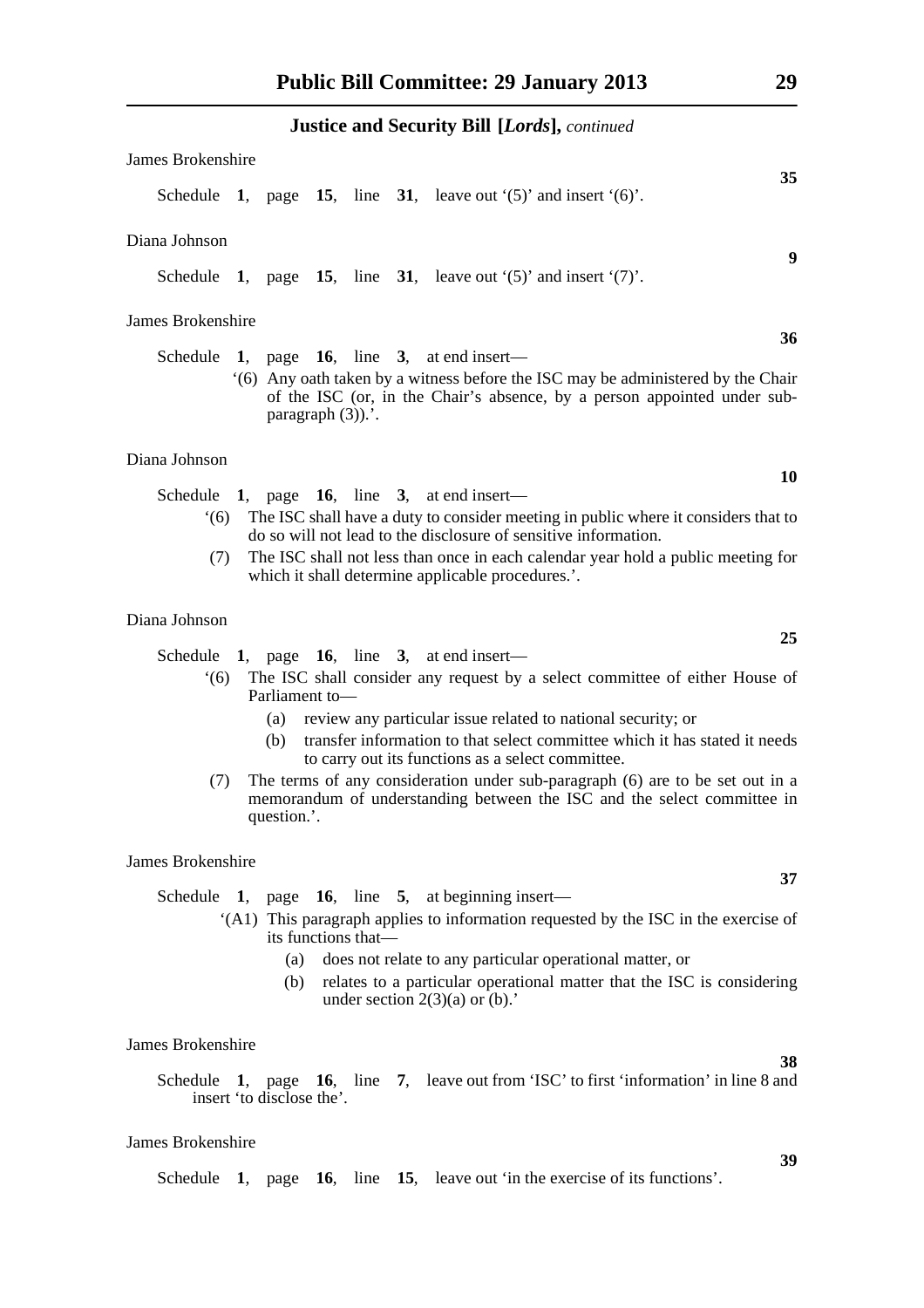| James Brokenshire                                                                                         |  |  |  |  |  |                                                                                       |    |
|-----------------------------------------------------------------------------------------------------------|--|--|--|--|--|---------------------------------------------------------------------------------------|----|
| Schedule 1, page 16, line 16, after disclose insert 'the'.                                                |  |  |  |  |  |                                                                                       | 40 |
| Diana Johnson                                                                                             |  |  |  |  |  |                                                                                       |    |
| Schedule 1, page 16, line 17, leave out 'Minister of the Crown' and insert<br>'Secretary of State'.       |  |  |  |  |  |                                                                                       | 14 |
| James Brokenshire<br>Diana Johnson                                                                        |  |  |  |  |  |                                                                                       |    |
| Schedule 1, page 16, line 23, leave out 'Minister of the Crown' and insert<br>'Secretary of State'.       |  |  |  |  |  |                                                                                       | 15 |
| James Brokenshire                                                                                         |  |  |  |  |  |                                                                                       | 42 |
| Schedule 1, page 16, line 24, leave out 'A Minister of the Crown' and insert 'The<br>Secretary of State'. |  |  |  |  |  |                                                                                       |    |
| Diana Johnson                                                                                             |  |  |  |  |  |                                                                                       |    |
| Schedule 1, page 16, leave out from 'ISC' in line 30 to end of line 38.                                   |  |  |  |  |  |                                                                                       | 21 |
| James Brokenshire                                                                                         |  |  |  |  |  |                                                                                       |    |
| Schedule 1, page 16, line 25, leave out 'Minister' and insert 'Secretary of State'.                       |  |  |  |  |  |                                                                                       | 43 |
| <b>James Brokenshire</b>                                                                                  |  |  |  |  |  |                                                                                       |    |
| Schedule 1, page 16, line 31, leave out 'Minister' and insert 'Secretary of State'.                       |  |  |  |  |  |                                                                                       | 44 |
| James Brokenshire                                                                                         |  |  |  |  |  |                                                                                       |    |
| Schedule 1, page 16, line 33, leave out 'Minister' and insert 'Secretary of State'.                       |  |  |  |  |  |                                                                                       | 45 |
| Dr Julian Lewis                                                                                           |  |  |  |  |  |                                                                                       |    |
| Schedule 1, page 16, line 34, at end insert 'except that the ISC may have access to                       |  |  |  |  |  | information that is sub judice or that relates to papers of a previous administration | 28 |
| <b>James Brokenshire</b>                                                                                  |  |  |  |  |  |                                                                                       |    |
| Schedule 1, page 16, line 36, leave out 'Minister' and insert 'Secretary of State'.                       |  |  |  |  |  |                                                                                       | 46 |
| Diana Johnson                                                                                             |  |  |  |  |  |                                                                                       |    |
| Schedule 1, page 16, line 44, leave out 'Minister of the Crown' and insert<br>'Secretary of State'.       |  |  |  |  |  |                                                                                       | 17 |
| Diana Johnson                                                                                             |  |  |  |  |  |                                                                                       |    |
| Schedule 1, page 16, line 46, leave out 'Minister of the Crown' and insert                                |  |  |  |  |  |                                                                                       | 18 |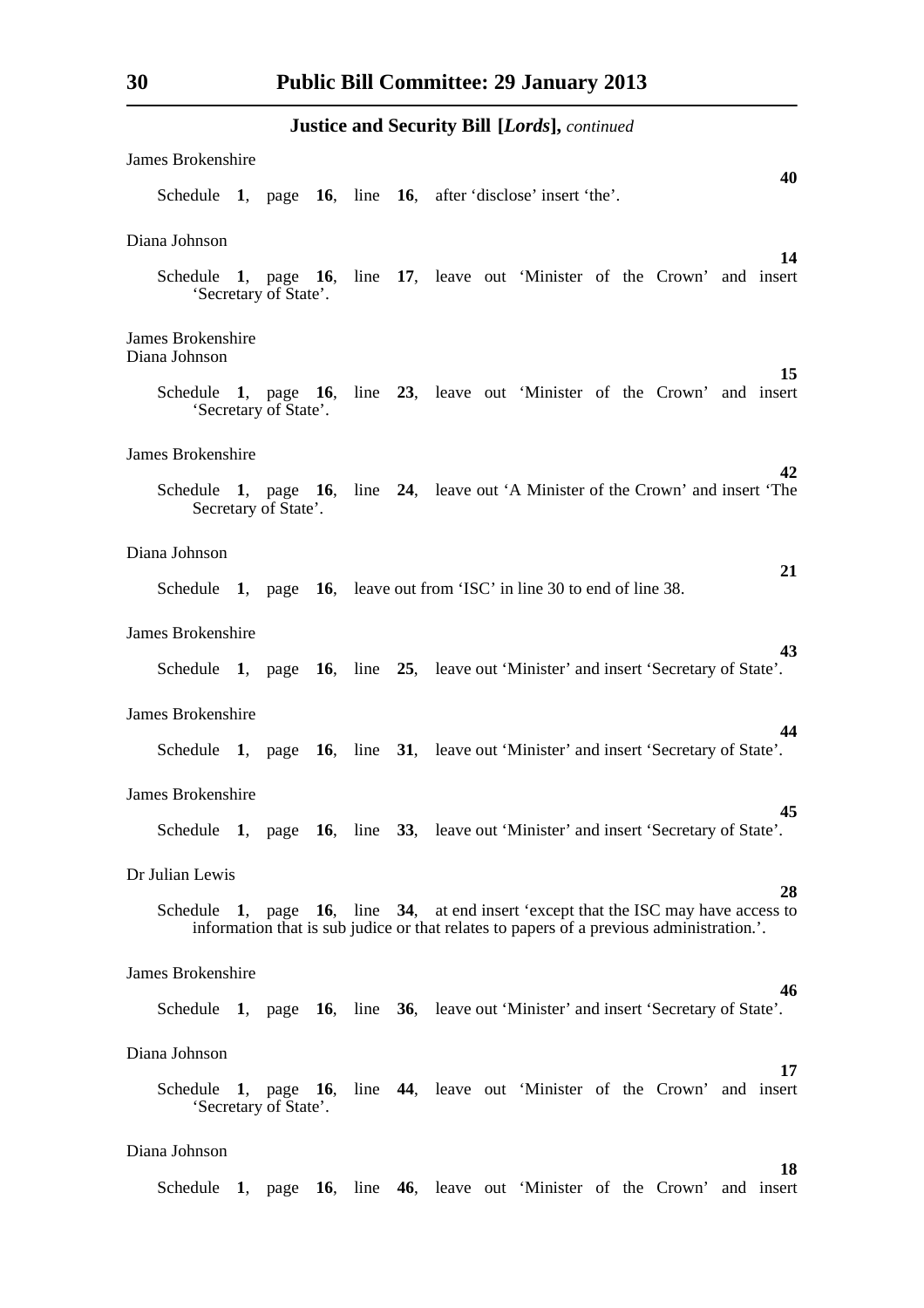'Secretary of State'.

#### Diana Johnson

Schedule **1**, page **17**, line **1**, leave out first 'Minister of the Crown' and insert 'Secretary of State'.

#### Diana Johnson

Schedule **1**, page **17**, line **1**, leave out second 'Minister of the Crown' and insert 'Secretary of State'.

#### Diana Johnson

Schedule **1**, page **17**, line **5**, leave out 'paragraph 3(3)(a)' and insert 'paragraphs  $2(6)$  and  $3(3)(a)$ .

#### James Brokenshire

Schedule **1**, page **17**, line **20**, at end insert—

*'Publication of information received in private*

- 5 (1) This paragraph applies to information received by the ISC in private in connection with the exercise of its functions.
	- (2) The ISC—
		- (a) may only publish the information by way of a report under section 3, and
		- (b) must not disclose the information to any person if the ISC considers that there is a risk that the person will publish it.
	- (3) The restrictions on publication and disclosure of information in sub-paragraph (2) do not apply if—
		- (a) publication or disclosure is necessary for the ISC to comply with any enactment or rule of law, or
		- (b) the information has on an earlier occasion been disclosed to the public, in circumstances which do not contravene—
			- (i) sub-paragraph (2), or
			- (ii) any other enactment or rule of law prohibiting or restricting the disclosure of information.'.

#### James Brokenshire

Schedule **1**, page **17**, line **20**, at end insert—

*'Protection for witnesses*

6 Evidence given by a person who is a witness before the ISC may not be used against the person in any criminal, civil or disciplinary proceedings, unless the evidence was given in bad faith.'.

**20**

**19**

**11**

**47**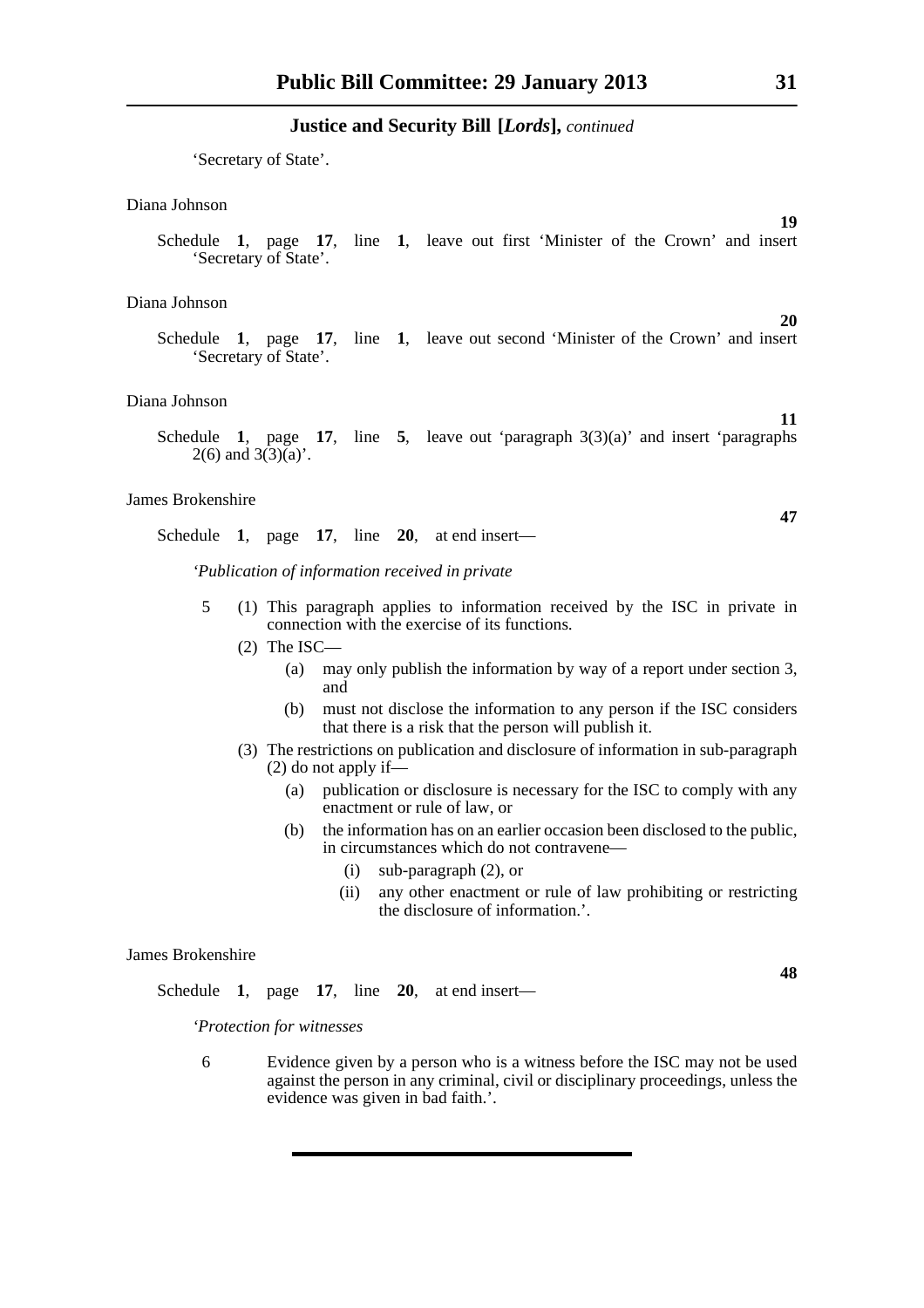Diana Johnson

| Clause 2, page 2, line 8, at end insert—                                        |
|---------------------------------------------------------------------------------|
| '(1A) The ISC shall consider the proposed appointment of each of the following, |
| including by questioning the prospective appointee at a meeting of the ISC—     |
| the Director-General of the Security Service,<br>(a)                            |

- (b) the Chief of the Secret Intelligence Service,
- (c) the Director of the Government Communications Headquarters, and
- (d) such other persons as the Prime Minister may direct.'.

#### Diana Johnson

Clause **2**, page **2**, line **9**, leave out from 'oversee' to end of line 11 and insert 'any part of a government department, or any part of Her Majesty's forces, which is engaged in intelligence or security activities'.

### James Brokenshire

5

10

15

|  |     |  | Clause 2, page 2, line 13, leave out from 'as' to end of line 19 and insert $\leftharpoonup$ |
|--|-----|--|----------------------------------------------------------------------------------------------|
|  | (a) |  | the ISC and the Prime Minister are satisfied that the matter—                                |
|  |     |  | (i) is not part of any ongoing intelligence or security operation, and                       |
|  |     |  | (ii) is of significant national interest,                                                    |
|  |     |  |                                                                                              |

- (b) the Prime Minister has asked the ISC to consider the matter, or
- (c) the ISC's consideration of the matter is limited to the consideration of information provided voluntarily to the ISC by—
	- (i) the Security Service,
	- (ii) the Secret Intelligence Service,
	- (iii) the Government Communications Headquarters, or
	- (iv) a government department.
- (3A) The ISC's consideration of a particular operational matter under subsection (3)(a) or (b) must, in the opinion of the ISC and the Prime Minister, be consistent with any principles set out in, or other provision made by, a memorandum of understanding.'.

As an Amendment to James Brokenshire's proposed Amendment (No. 32):—

Dr Julian Lewis

Line 7, leave out 'voluntarily'.

#### Diana Johnson

Clause **2**, page **2**, line **19**, at end insert—

'(3A) The ISC may, notwithstanding subsection (3), consider any particular operational matter if the relevant Minister of the Crown agrees to the consideration of the matter.'.

#### James Brokenshire

Clause **2**, page **2**, line **22**, leave out '(3)' and insert '(3A)'.

**12**

**22**

**32**

**23**

**33**

**(a)**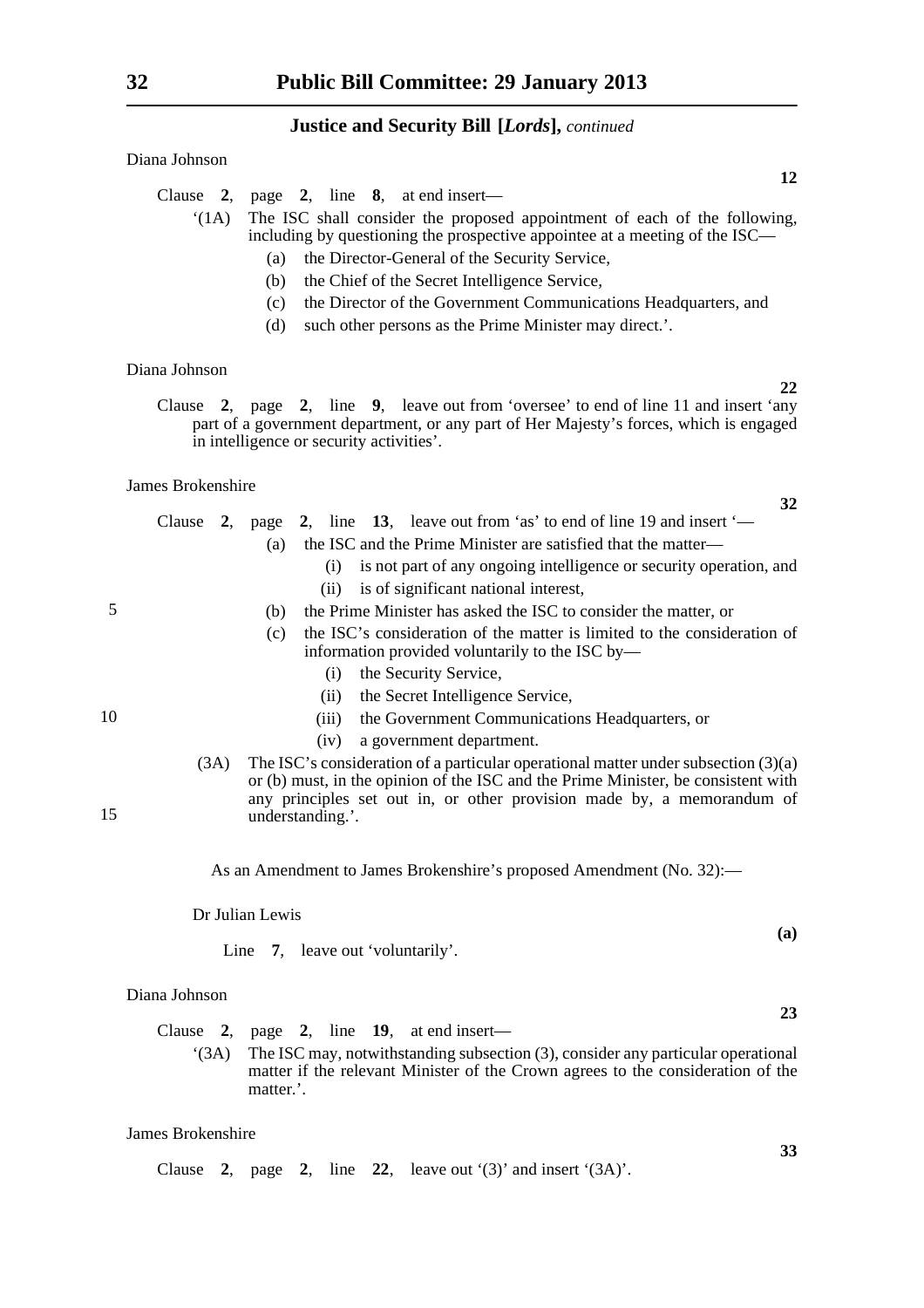#### Diana Johnson

Clause **2**, page **2**, line **26**, leave out from '(5)' to end of line 27 and add— 'A memorandum of understanding shall not take effect under this section unless a draft has been laid before, and approved by a resolution of, each House of Parliament.'.

Diana Johnson

Clause **3**, page **2**, line **36**, leave out from 'matter' to end of line 39, and insert 'contains—

- (a) sensitive information (as defined in Schedule 1, paragraph 4), or
- (b) information which, in the interests of national security, should not be disclosed.'.

Diana Johnson

Clause **3**, page **3**, line **3**, at end add—

'(8) Where the ISC makes a report under subsection (7), the Prime Minister or Secretary of State must provide a response to the ISC within three months of receiving the report.'.

James Brokenshire

\* Clause **6**, page **4**, line **18**, leave out from 'may' to 'make' in line 19.

James Brokenshire

 $\star$  Clause 6, page 4, line 20, at end insert—

'(1A) The court may make such a declaration—

(a) on the application of—

- (i) the Secretary of State (whether or not the Secretary of State is a party to the proceedings), or
- (ii) any party to the proceedings, or
- (b) of its own motion.'.

James Brokenshire

 $\star$  Clause **6**, page **4**, line **21**, leave out subsections (2) to (6) and insert—

- '(1B) The court may make such a declaration if it considers that the following two conditions are met.
- (1C) The first condition, in a case where the court is considering whether to make a declaration on the application of the Secretary of State or of its own motion, is that—

**24**

**26**

**27**

**53**

**54**

**55**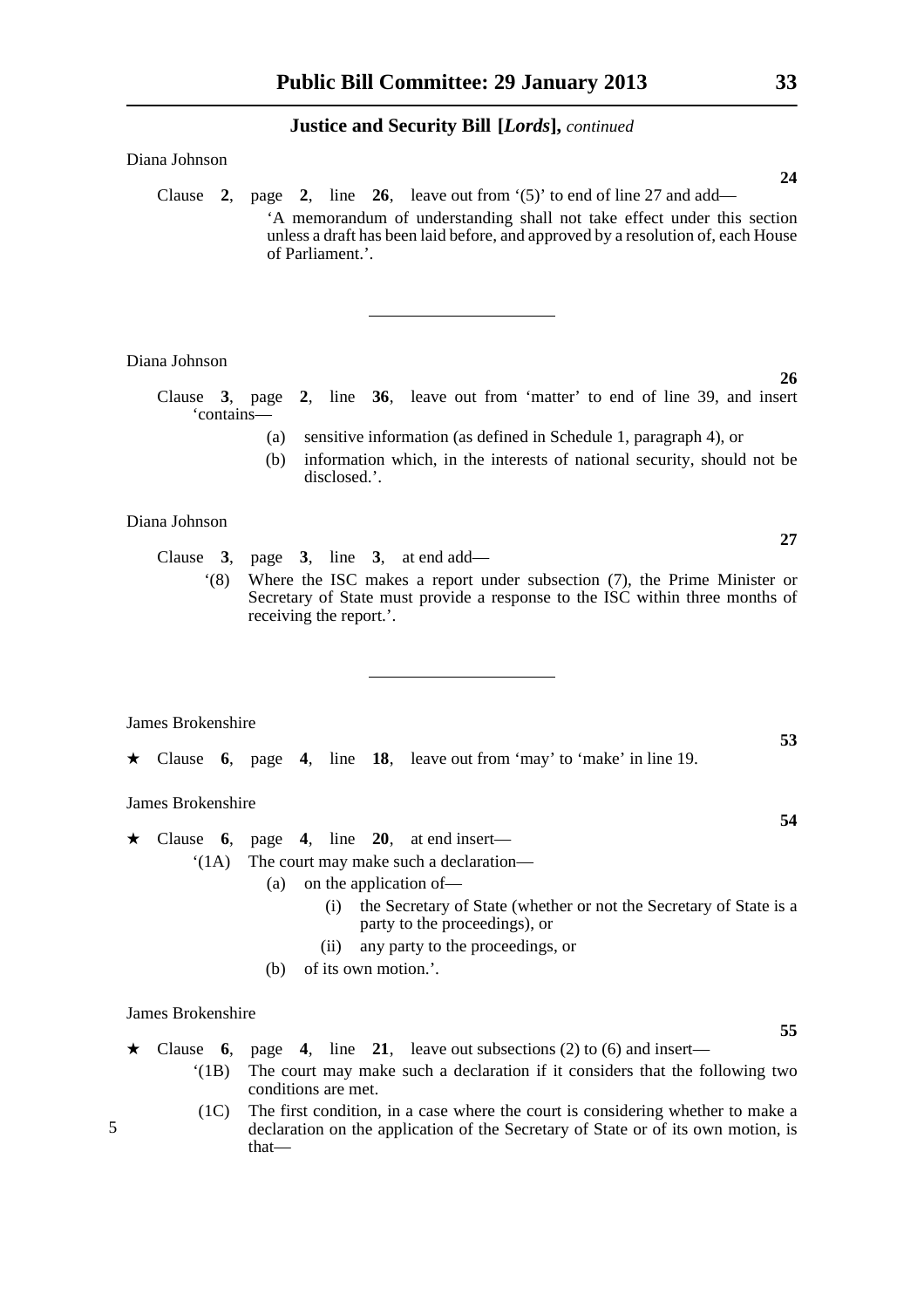|    |      | (a)                                |            | a party to the proceedings (whether or not the Secretary of State) would<br>be required to disclose sensitive material in the course of the proceedings<br>to another person (whether or not another party to the proceedings), or                                                                        |
|----|------|------------------------------------|------------|-----------------------------------------------------------------------------------------------------------------------------------------------------------------------------------------------------------------------------------------------------------------------------------------------------------|
| 10 |      | (b)                                | following— | a party to the proceedings (whether or not the Secretary of State) would<br>be required to make such a disclosure were it not for one or more of the                                                                                                                                                      |
|    |      |                                    | (i)        | the possibility of a claim for public interest immunity in relation<br>to the material,                                                                                                                                                                                                                   |
| 15 |      |                                    | (ii)       | the fact that there would be no requirement to disclose if the<br>person concerned chose not to rely on the material,                                                                                                                                                                                     |
|    |      |                                    | (iii)      | section 17(1) of the Regulation of Investigatory Powers Act<br>2000 (exclusion for intercept material),                                                                                                                                                                                                   |
| 20 |      |                                    | (iv)       | any other enactment that would prevent the party from disclosing<br>the material but would not do so if the proceedings were<br>proceedings in relation to which there was a declaration under<br>this section.                                                                                           |
| 25 | (1D) |                                    |            | The first condition, in a case where the court is considering whether to make a<br>declaration on the application of a party to the proceedings (other than the<br>Secretary of State), is that—                                                                                                          |
|    |      | (a)                                |            | the applicant would be required to disclose sensitive material in the<br>course of the proceedings to another person (whether or not another party<br>to the proceedings), or                                                                                                                             |
| 30 |      | (b)                                |            | the applicant would be required to make such a disclosure were it not for<br>one or more of the following—                                                                                                                                                                                                |
|    |      |                                    | (i)        | the possibility of a claim for public interest immunity in relation<br>to the material,                                                                                                                                                                                                                   |
|    |      |                                    | (ii)       | the fact that there would be no requirement to disclose if the<br>applicant chose not to rely on the material,                                                                                                                                                                                            |
| 35 |      |                                    | (iii)      | section 17(1) of the Regulation of Investigatory Powers Act<br>2000 (exclusion for intercept material),                                                                                                                                                                                                   |
| 40 |      |                                    | (iv)       | any other enactment that would prevent the applicant from<br>disclosing the material but would not do so if the proceedings<br>were proceedings in relation to which there was a declaration                                                                                                              |
|    | (1E) |                                    |            | under this section.<br>The second condition is that it is in the interests of the fair and effective                                                                                                                                                                                                      |
|    |      |                                    |            | administration of justice in the proceedings to make a declaration.                                                                                                                                                                                                                                       |
| 45 | (1F) |                                    |            | The two conditions are met if the court considers that they are met in relation to<br>any material that would be required to be disclosed in the course of the<br>proceedings (and an application under subsection $(1A)(a)$ need not be based on<br>all of the material that might meet the conditions). |
|    | (1G) | person").'.                        |            | A declaration under this section must identify the party or parties to the<br>proceedings who would be required to disclose the sensitive material ("a relevant                                                                                                                                           |
|    |      |                                    |            | As Amendments to James Brokenshire's proposed Amendment (No. 55):-                                                                                                                                                                                                                                        |
|    |      | Dr Julian Huppert<br>Mike Crockart |            |                                                                                                                                                                                                                                                                                                           |

 $\star$  Line 1, leave out '(6)' and insert (4)'.

**(a)**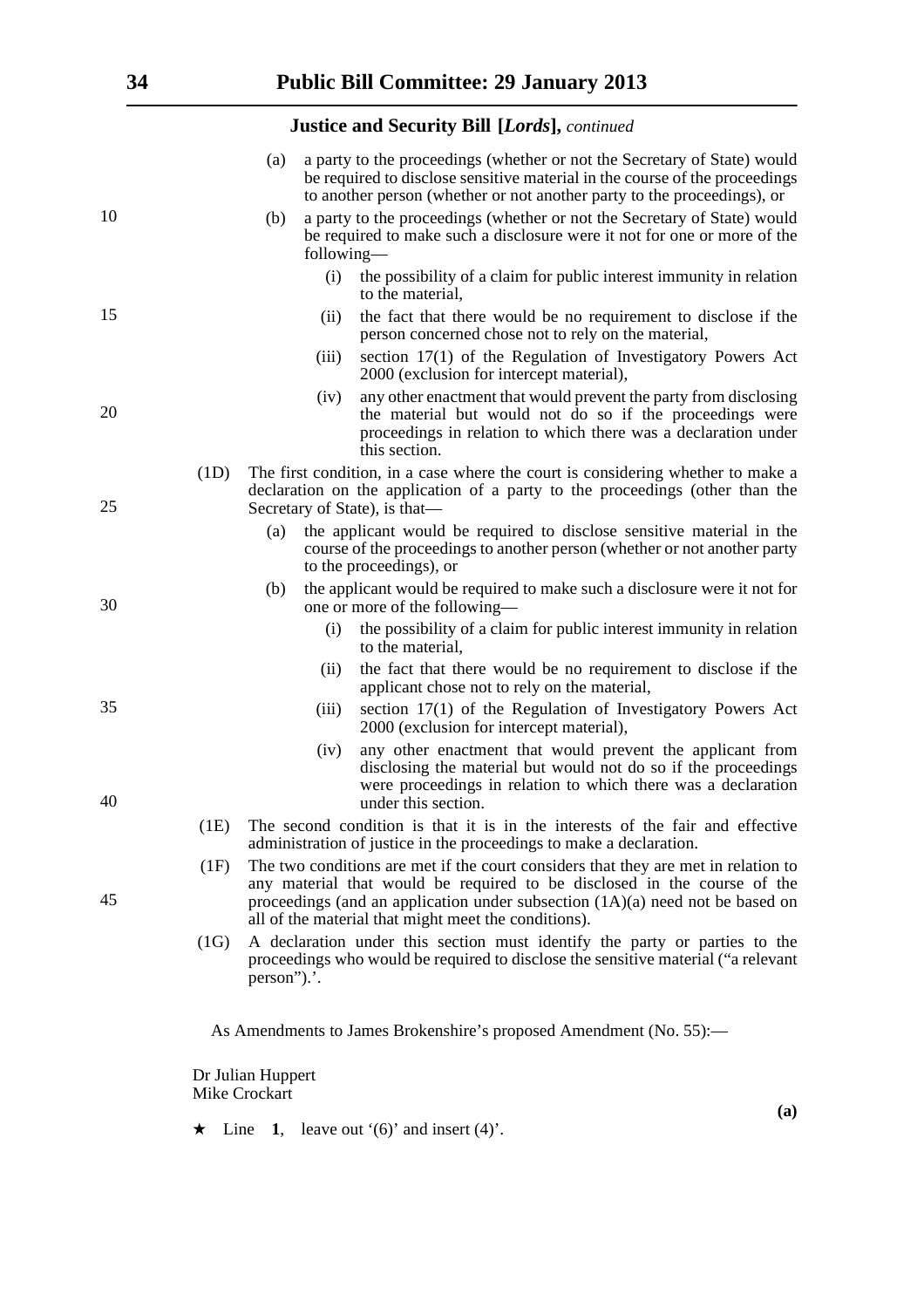|         |                                           | Dr Julian Huppert<br>Mike Crockart<br>( <b>b</b> ) |                  |                           |                                                                                                                                                                                                                                                                                                 |                                                               |  |                                                                                                                                                                              |  |  |  |  |  |
|---------|-------------------------------------------|----------------------------------------------------|------------------|---------------------------|-------------------------------------------------------------------------------------------------------------------------------------------------------------------------------------------------------------------------------------------------------------------------------------------------|---------------------------------------------------------------|--|------------------------------------------------------------------------------------------------------------------------------------------------------------------------------|--|--|--|--|--|
|         |                                           |                                                    |                  |                           |                                                                                                                                                                                                                                                                                                 | $\star$ Line 4, leave out from 'condition' to 'is' in line 5. |  |                                                                                                                                                                              |  |  |  |  |  |
|         |                                           | Dr Julian Huppert<br>Mike Crockart<br>(c)          |                  |                           |                                                                                                                                                                                                                                                                                                 |                                                               |  |                                                                                                                                                                              |  |  |  |  |  |
|         |                                           | $\star$                                            |                  | Leave out lines 23 to 40. |                                                                                                                                                                                                                                                                                                 |                                                               |  |                                                                                                                                                                              |  |  |  |  |  |
|         | Dr Julian Huppert<br><b>Mike Crockart</b> |                                                    |                  |                           |                                                                                                                                                                                                                                                                                                 |                                                               |  |                                                                                                                                                                              |  |  |  |  |  |
| $\star$ | Clause                                    |                                                    |                  |                           |                                                                                                                                                                                                                                                                                                 |                                                               |  | 52<br>6, page 5, line 3, leave out 'subsection $(2)$ ' and insert 'this section'.                                                                                            |  |  |  |  |  |
|         | Mr Andy Slaughter                         |                                                    |                  |                           |                                                                                                                                                                                                                                                                                                 |                                                               |  |                                                                                                                                                                              |  |  |  |  |  |
|         |                                           |                                                    |                  |                           |                                                                                                                                                                                                                                                                                                 |                                                               |  | 68                                                                                                                                                                           |  |  |  |  |  |
| ★       | Clause                                    |                                                    |                  |                           |                                                                                                                                                                                                                                                                                                 |                                                               |  | 6, page 5, line 3, leave out from 'must' to end of line 4 and insert—                                                                                                        |  |  |  |  |  |
|         |                                           |                                                    |                  | (a)                       |                                                                                                                                                                                                                                                                                                 |                                                               |  | ensure that the material is disclosed to a special advocate,                                                                                                                 |  |  |  |  |  |
|         |                                           |                                                    |                  | (b)                       |                                                                                                                                                                                                                                                                                                 |                                                               |  | determine whether a claim for public interest immunity could have been<br>made in relation to any part of the material, and                                                  |  |  |  |  |  |
|         |                                           |                                                    |                  | (c)                       |                                                                                                                                                                                                                                                                                                 |                                                               |  | order disclosure of any part of the material to which public interest<br>immunity would not apply.                                                                           |  |  |  |  |  |
|         |                                           |                                                    | $\left( \right)$ |                           |                                                                                                                                                                                                                                                                                                 |                                                               |  | In making a determination pursuant to subsection $2(d)$ , the court—                                                                                                         |  |  |  |  |  |
|         |                                           |                                                    |                  | (a)                       |                                                                                                                                                                                                                                                                                                 |                                                               |  | must not make such a determination solely by reason of the fact that such<br>material would be excluded by the operation of the doctrine of public<br>interest immunity; and |  |  |  |  |  |
|         |                                           |                                                    |                  | (b)                       |                                                                                                                                                                                                                                                                                                 |                                                               |  | must only make such a determination if otherwise the proceedings would<br>be struck out pursuant to any rule of law; and                                                     |  |  |  |  |  |
|         |                                           |                                                    |                  | (c)                       | must only make such a determination if the court is satisfied that the<br>unfairness to the relevant person or the Secretary of State by not making<br>a declaration under this section would be substantially greater than the<br>unfairness to the other parties by making such a declaration |                                                               |  |                                                                                                                                                                              |  |  |  |  |  |
|         | James Brokenshire                         |                                                    |                  |                           |                                                                                                                                                                                                                                                                                                 |                                                               |  |                                                                                                                                                                              |  |  |  |  |  |
|         |                                           |                                                    |                  |                           |                                                                                                                                                                                                                                                                                                 |                                                               |  | 56<br>$\star$ Clause 6, page 5, line 12, leave out 'the Secretary of State' and insert 'a person'.                                                                           |  |  |  |  |  |
|         | James Brokenshire                         |                                                    |                  |                           |                                                                                                                                                                                                                                                                                                 |                                                               |  |                                                                                                                                                                              |  |  |  |  |  |
|         | $\star$ Clause                            |                                                    |                  | declaration'.             |                                                                                                                                                                                                                                                                                                 |                                                               |  | 57<br>6, page 5, line 15, after 'section', insert 'or proceedings for or about such a                                                                                        |  |  |  |  |  |
|         | James Brokenshire                         |                                                    |                  |                           |                                                                                                                                                                                                                                                                                                 |                                                               |  |                                                                                                                                                                              |  |  |  |  |  |
|         |                                           |                                                    |                  |                           |                                                                                                                                                                                                                                                                                                 |                                                               |  | 58<br>$\star$ Clause 6, page 5, line 18, leave out 'the Secretary of State' and insert 'a person'.                                                                           |  |  |  |  |  |
|         | James Brokenshire                         |                                                    |                  |                           |                                                                                                                                                                                                                                                                                                 |                                                               |  |                                                                                                                                                                              |  |  |  |  |  |
|         |                                           |                                                    |                  |                           |                                                                                                                                                                                                                                                                                                 |                                                               |  | 59<br>$\star$ Clause 6, page 5, line 19, leave out '(1)' and insert '(1A)(a)'.                                                                                               |  |  |  |  |  |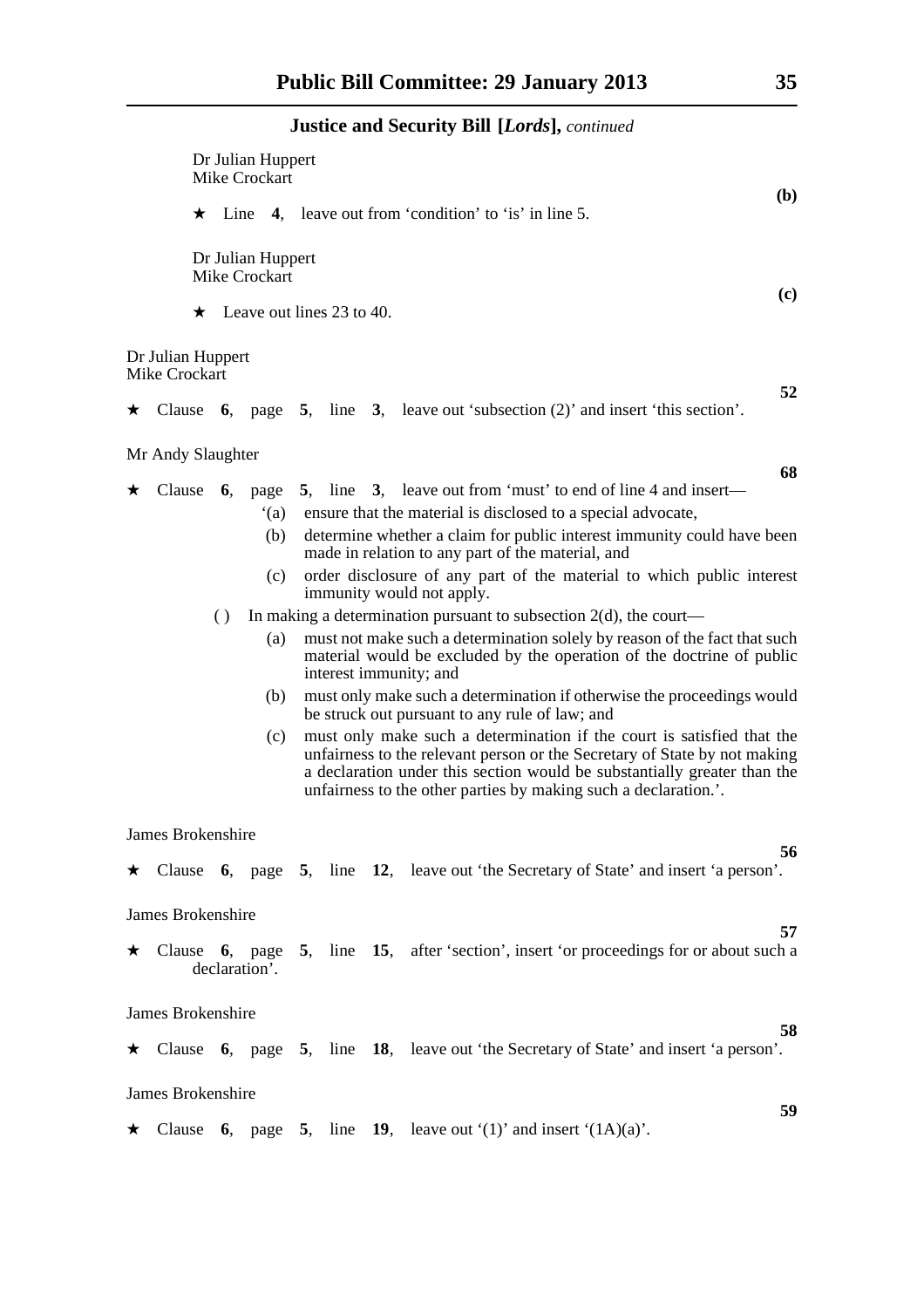James Brokenshire **60** \* Clause **6**, page **5**, line **19**, leave out 'Secretary of State's' and insert 'person's'. James Brokenshire \* Clause **6**, page **5**, line **20**, leave out 'all of the parties' and insert 'every other person entitled to make such an application in relation'. James Brokenshire **62** \* Clause **6**, page **5**, line **22**, leave out 'Secretary of State' and insert 'applicant'. James Brokenshire **63** \* Clause **6**, page **5**, line **22**, leave out from 'inform' to first 'of' in line 23 and insert 'every other such person'. James Brokenshire  $\star$  Clause 6, page 5, line 32, at end insert— '"sensitive material" means material the disclosure of which would be damaging to the interests of national security.'.

Mr Andy Slaughter

\* Clause **6**, page **5**, line **32**, at end add 'except for proceedings which arise in connection with the claimant's loss of liberty.'.

Mr Andy Slaughter

 $\star$  Clause 7, page 5, line 47, at end add ' and that damage outweighs the public interest in the fair and open administration of justice,'.

Dr Julian Huppert Mike Crockart

Clause **7**, page **6**, line **2**, leave out 'consider requiring' and insert 'require'.

Dr Julian Huppert Mike Crockart

> Clause **7**, page **6**, line **4**, at end insert 'sufficient to enable the party to whom the summary is provided to give effective instructions on the undisclosed material to their legal representatives and special advocates.'.

Dr Julian Huppert Mike Crockart

Clause **7**, page **6**, line **5**, after 'ensure', insert 'so far as it is possible to do so'.

- **61**
- 

**64**

**69**

**71**

**2**

**3**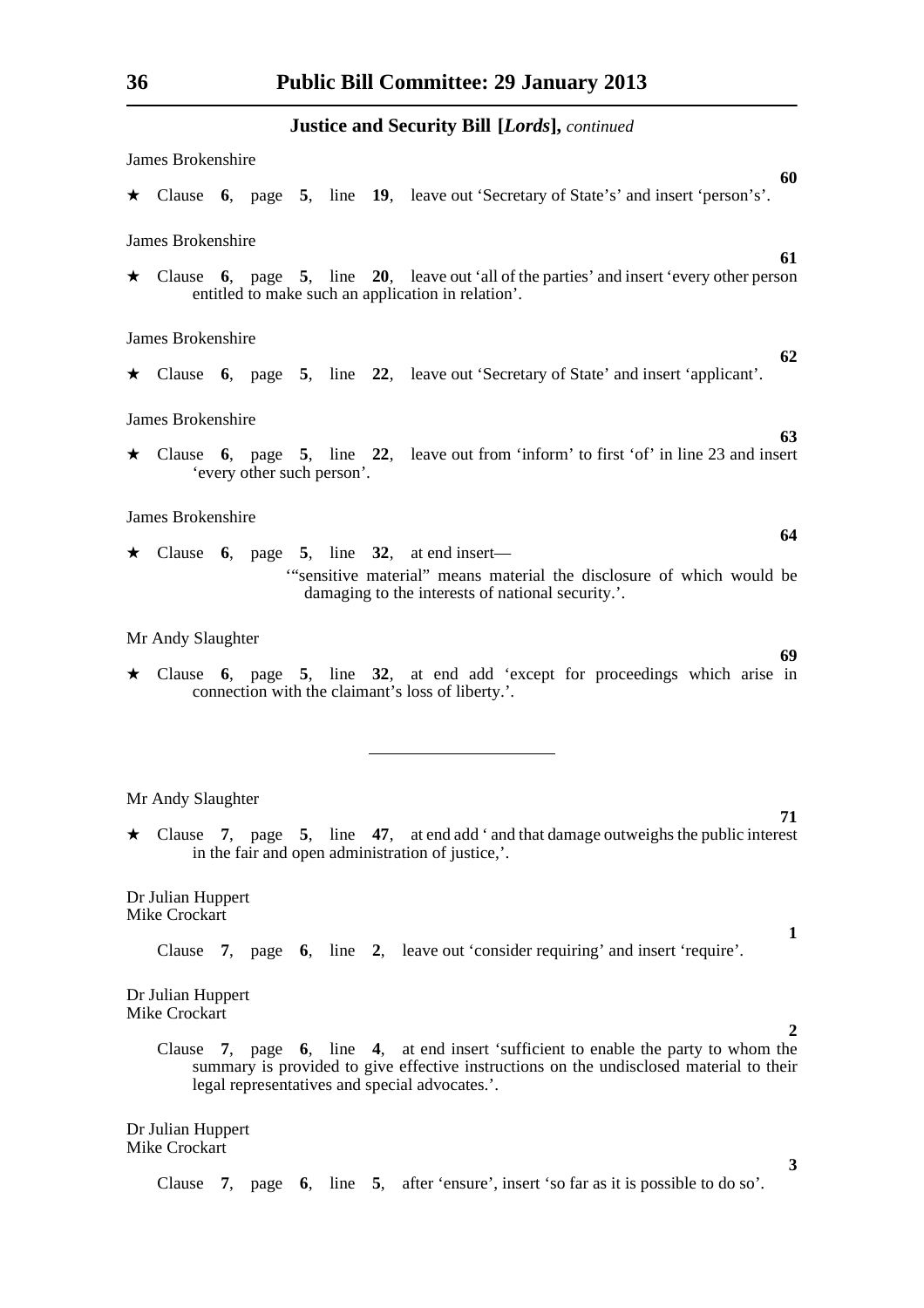|   |                    |                      |            |  | <b>Justice and Security Bill [Lords], continued</b>                                                                                                                                                                                                                                                                                                                                                                                          |
|---|--------------------|----------------------|------------|--|----------------------------------------------------------------------------------------------------------------------------------------------------------------------------------------------------------------------------------------------------------------------------------------------------------------------------------------------------------------------------------------------------------------------------------------------|
|   | Mr Andy Slaughter  |                      |            |  |                                                                                                                                                                                                                                                                                                                                                                                                                                              |
|   |                    |                      |            |  | 72<br>$\star$ Clause 7, page 6, line 16, leave out 'authorised' and insert 'required'.                                                                                                                                                                                                                                                                                                                                                       |
|   | Mr Andy Slaughter  |                      |            |  |                                                                                                                                                                                                                                                                                                                                                                                                                                              |
|   |                    |                      |            |  | 73<br>$\star$ Clause 7, page 6, line 21, leave out 'or' and insert 'and'.                                                                                                                                                                                                                                                                                                                                                                    |
|   | Mr Andy Slaughhter |                      |            |  | 74                                                                                                                                                                                                                                                                                                                                                                                                                                           |
|   |                    |                      |            |  | $\star$ Clause 8, page 6, line 28, leave out 'may' and insert 'must'.                                                                                                                                                                                                                                                                                                                                                                        |
|   | Mr Andy Slaughter  |                      |            |  | 70                                                                                                                                                                                                                                                                                                                                                                                                                                           |
| ★ |                    |                      |            |  | Clause 8, page 6, line 40, at end add—                                                                                                                                                                                                                                                                                                                                                                                                       |
|   |                    | $\ddot{\phantom{0}}$ |            |  | Rules of court relating to any relevant civil proceedings in relation to which there<br>is a declaration under section 6 proceedings must secure—                                                                                                                                                                                                                                                                                            |
|   |                    |                      | (a)<br>(b) |  | that, where a party is excluded from such an application, his interests are<br>represented by a special advocate appointed in advance of the court<br>hearing such application and, if the application is granted, for the<br>duration of the section 6 proceedings and related proceedings,<br>that the special advovate is afforded the opportunity to take instructions<br>from the party whose interests he is appointed to represent.'. |
|   |                    |                      |            |  |                                                                                                                                                                                                                                                                                                                                                                                                                                              |
|   |                    |                      |            |  |                                                                                                                                                                                                                                                                                                                                                                                                                                              |
|   | Mr Andy Slaughter  |                      |            |  |                                                                                                                                                                                                                                                                                                                                                                                                                                              |
|   |                    |                      |            |  | 75<br>$\star$ Clause 10, page 7, line 16, leave out subsection (b).                                                                                                                                                                                                                                                                                                                                                                          |
|   | Mr Andy Slaughter  |                      |            |  |                                                                                                                                                                                                                                                                                                                                                                                                                                              |
|   | Clause $10$ ,      |                      |            |  | 76<br>page $7$ , line 27, at end add—                                                                                                                                                                                                                                                                                                                                                                                                        |
|   |                    | (2A)                 |            |  | Rules of court relating to section 6 proceedings must make provision—                                                                                                                                                                                                                                                                                                                                                                        |
|   |                    |                      | (a)        |  | requiring the court concerned to notify relevant representatives of the<br>media of proceedings in which an application for a declaration under<br>section 6 has been made,                                                                                                                                                                                                                                                                  |

- (b) providing for any person notified under paragraph (a) to intervene in the proceedings,
- (c) providing for a stay or sist of relevant civil proceedings to enable anyone notified under paragraph (a) to consider whether to intervene in the proceedings,
- (d) enabling any party to the proceedings or any intervener to apply to the court concerned for a determination of whether there continues to be justification for not giving full particulars of the reasons for decisions in the proceedings, and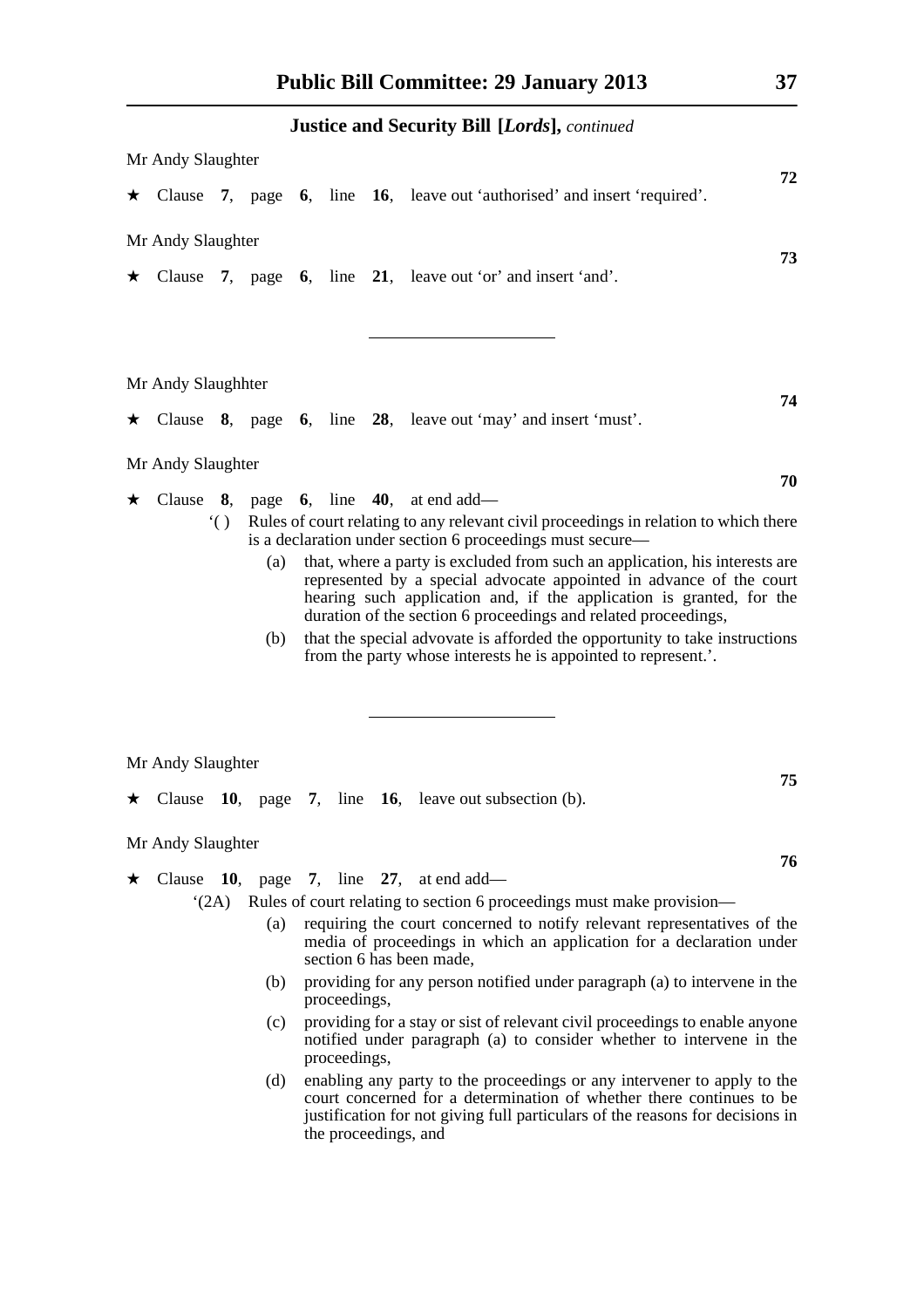(e) requiring the court concerned, on an application under paragraph (d), to publish such of the reasons for decision as the court determines can no longer be justifiably withheld.'.

#### James Brokenshire

- \* Clause **10**, page **7**, line **31**, leave out subsections (4) and (5) and insert—
	- '(4) The following proceedings are to be treated as section 6 proceedings for the purposes of sections 7 to 9, this section and section 11—
		- (a) proceedings on, or in relation to, an application for a declaration under section 6;
		- (b) proceedings on, or in relation to, a decision of the court to make a declaration under that section of its own motion.
	- (5) In proceedings treated as section 6 proceedings by virtue of subsection (4), a relevant person, for the purposes of sections 7 to 9, this section and section 11, is a person who would be required to disclose sensitive material in the course of the proceedings.'.

Mr Andy Slaughter

- $\star$  Clause 10, page 7, line 36, at end insert—
	- '(6) Rules of court relating to section 6 proceedings must make provision—
		- (a) to ensure that the burden of proof in section 6 proceedings shall be on the relevant person and, where a party, the Secretary of State,
		- (b) to ensure that, upon the Secretary of State making an application under section 6(1), he shall be obliged to make full and frank unredacted disclosure to the court and special advocate of all material and information relevant to—
			- (i) the issues in the action,
			- (ii) the admissability of any evidence in section 6 procedings,
			- (iii) the reliability of any such evidence,
			- (iv) the existence of witnesses or lines of inquiry leading to the discovery of relevant material, or
			- (v) the appropriate court procedure for determining the issues in the claim,
		- (c) to ensure that any material which the special advocate represents may have been procured by torture or by cruel, inhumane or degrading treatment is ruled inadmissable unless the contrary is proved to a high degree of conviction,
		- (d) to ensure that opinion evidence is ruled inadmissible unless provided by an independent expert,
		- (e) to ensure that the court shall not without the consent of the special advocate admit any statment constituting hearsay evidence without—
			- (i) the source being identified to the court's satisfaction,
			- (ii) the court being satisfied that it is impracticable for the source to provide live evidence to the court by oral evidence or video-link and to be available for cross-examination, and
			- (iii) the court being satisfied that the words of the source are reported or recorded accurately and there is no risk of significant misquotation through multiple hearsay or otherwise,

**65**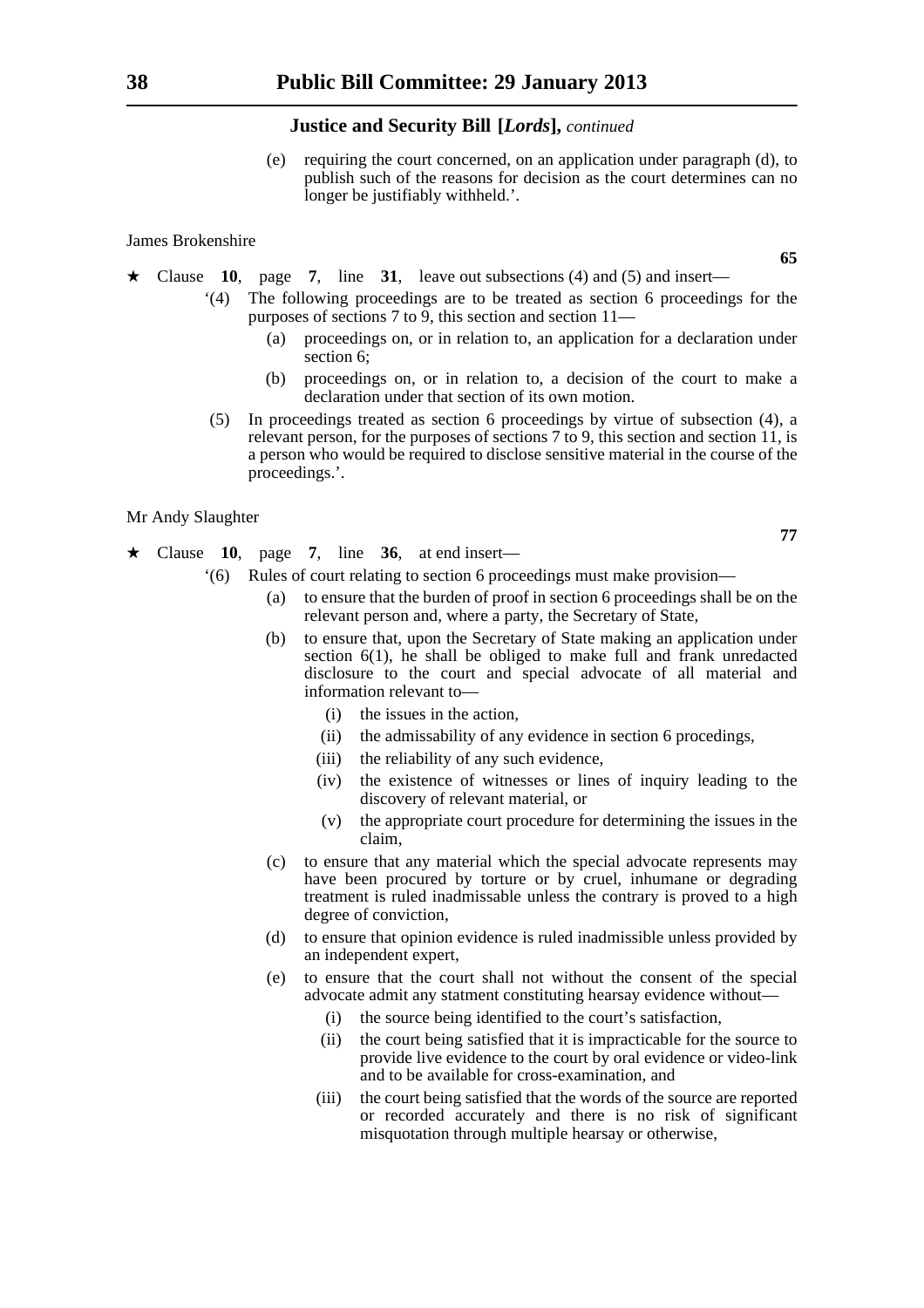- (f) to ensure that the costs of all the parties to any proceedings in which a declaration under section 6 is made shall be paid by the Secretary of State in any event,
- (g) to ensure that any judgement or decision of the court in any proceedings in which a section 6 declaration is sought shall be deemed to be an interlocutory judgement and any party excluded from such proceedings may at any time apply to the court to set aside such judgement or decision on the basis of relevant evidence not reasonably available to that party at the time of the section 6 proceedings.'.

James Brokenshire

 $\star$  Clause 11, page 8, line 10, leave out '(4)' and insert '(1G)'.

James Brokenshire

 $\star$  Clause 11, page 8, line 14, at end insert— '"sensitive material" has the meaning given by section 6(9),'.

James Brokenshire

Schedule **2**, page **17**, line **30**, at end insert—

*'Data Protection Act 1998 (c. 29)*

- 1A In section 63A of the Data Protection Act 1998 (application to Parliament)—
	- (a) in subsection (2), after "Commons," insert "other than where they are determined by or on behalf of the Intelligence and Security Committee of Parliament,", and
	- (b) in subsection (3), after "Lords," insert "other than where they are determined by or on behalf of the Intelligence and Security Committee of Parliament,".'.

#### James Brokenshire

Schedule **2**, page **18**, line **4**, at end insert—

*'Freedom of Information Act 2000 (c. 36)*

- 3A (1) The Freedom of Information Act 2000 is amended as follows.
	- (2) In section 23 (information supplied by, or relating to, bodies dealing with security matters), in subsection  $(3)$ , at the end insert—
		- "(o) the Intelligence and Security Committee of Parliament."
	- (3) In Part 1 of Schedule 1 (Public Authorities; General)—
		- (a) in paragraph 2, after paragraph (d) insert—
			- "(e) information held by the Intelligence and Security Committee of Parliament.";

**49**

**66**

**67**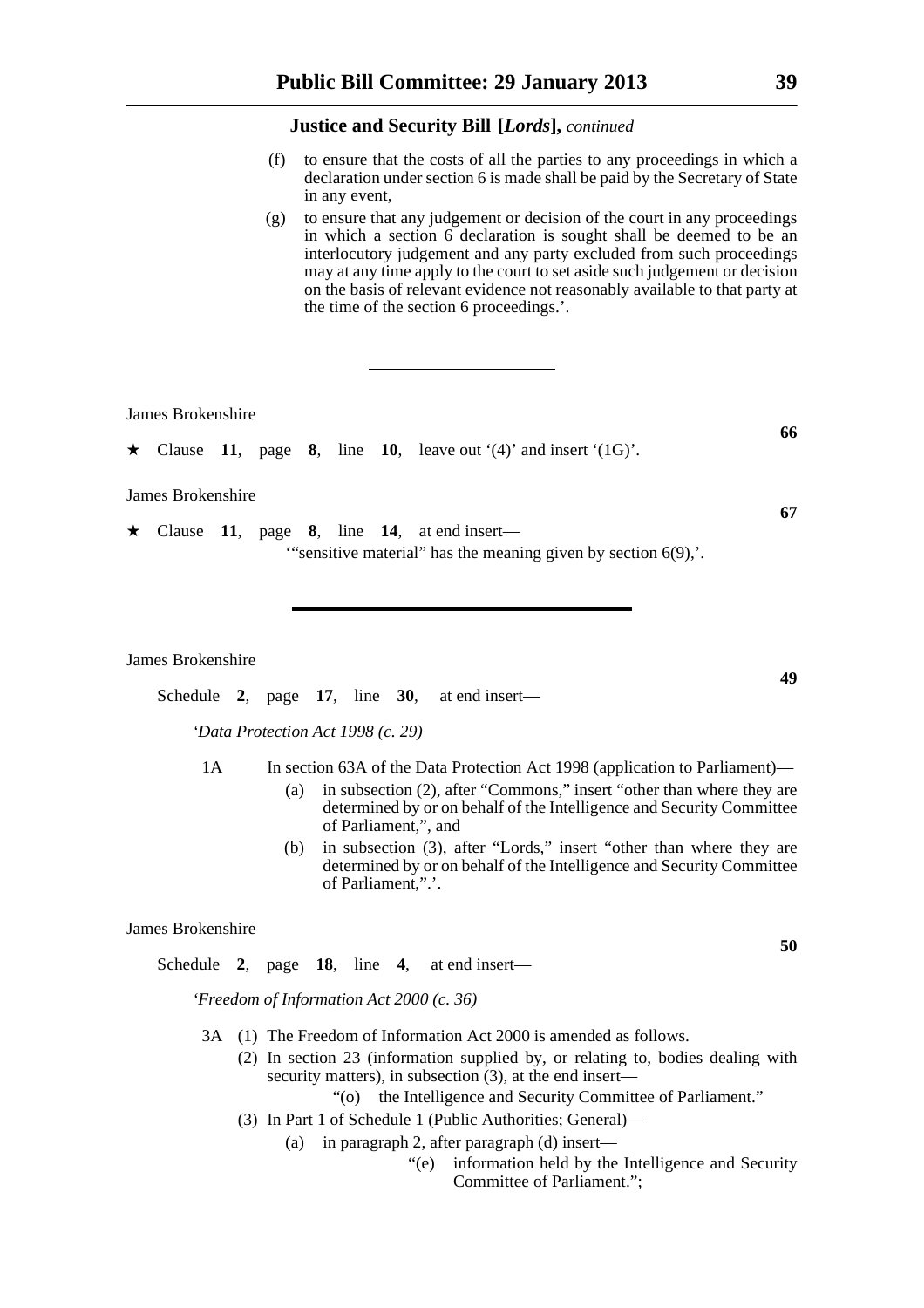(b) in paragraph 3, after paragraph (d) insert— "(e) information held by the Intelligence and Security Committee of Parliament."'.

James Brokenshire

Schedule **3**, page **21**, line **22**, after 'Committee', insert 'of Parliament'.

James Brokenshire

Clause **17**, page **14**, line **1**, leave out subsection (8).

## *NEW CLAUSES*

*Review and revocation of declaration under section 6*

#### James Brokenshire

- $\star$  To move the following Clause:—
	- '(1) This section applies where a court seised of relevant civil proceedings has made a declaration under section 6.
	- (2) The court must keep the declaration under review, and may at any time revoke it if it considers that the declaration is no longer in the interests of the fair and effective administration of justice in the proceedings.
	- (3) The court must undertake a formal review of the declaration once the pre-trial disclosure exercise in the proceedings has been completed, and must revoke it if it considers that the declaration is no longer in the interests of the fair and effective administration of justice in the proceedings.
	- (4) The court may revoke a declaration under subsection (2) or (3)—
		- (a) on the application of—
			- (i) the Secretary of State (whether or not the Secretary of State is a party to the proceedings), or
			- (ii) any party to the proceedings, or
		- (b) of its own motion.
	- (5) In deciding for the purposes of subsection (2) or (3) whether a declaration continues to be in the interests of the fair and effective administration of justice in the proceedings, the court must consider all of the material that has been put before it in the course of the proceedings (and not just the material on which the decision to make the declaration was based).
	- (6) Rules of court must make provision—
		- (a) as to how a formal review is to be conducted under subsection (3);

**51**

**34**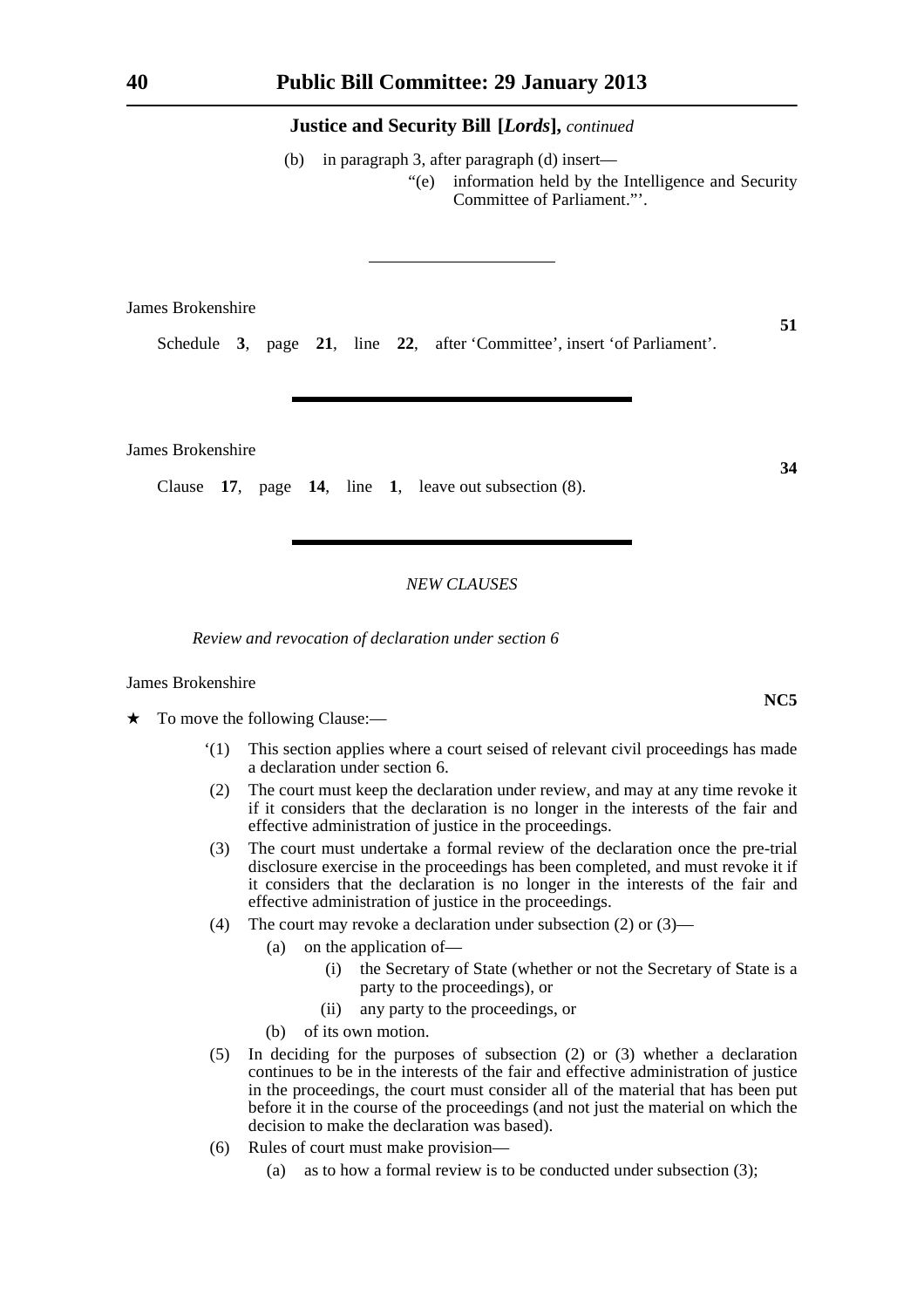(b) as to when the pre-trial disclosure exercise is to be considered to have been completed for the purposes of subsection (3).'.

*Reporting and review*

Dr Julian Huppert Mike Crockart

To move the following Clause:—

- '(1) As soon as reasonably practicable after the end of every three-month period the Secretary of State must—
	- (a) prepare a report about his exercise of the powers conferred on him under this Part of this Act during that period; and
	- (b) lay a copy of that Report before Parliament.
- (2) The person appointed by the Secretary of State to review the operation of the provisions of the Terrorism Act 2000 and Part 1 of the Terrorism Act 2006 must also carry out an annual review of the operation of the provisions of this Part of this Act.'.

*Annual renewal*

Dr Julian Huppert Mike Crockart

To move the following Clause:—

- '(1) The Secretary of State's powers under Part 2 of this Act expire at the end of the period of one year beginning with the day on which this Act is passed.
- (2) The Secretary of State may, by order made by statutory instrument, provide that the Secretary of State's powers under Part 2 of this Act are not to expire at the time when they would otherwise expire under subsection (1) or in accordance with an order under this subsection but are to continue in force after that time for a period not exceeding one year.
- (3) An order under this section may not be made unless a draft of it has been laid before Parliament and approved by a resolution of each House.'.

**NC1**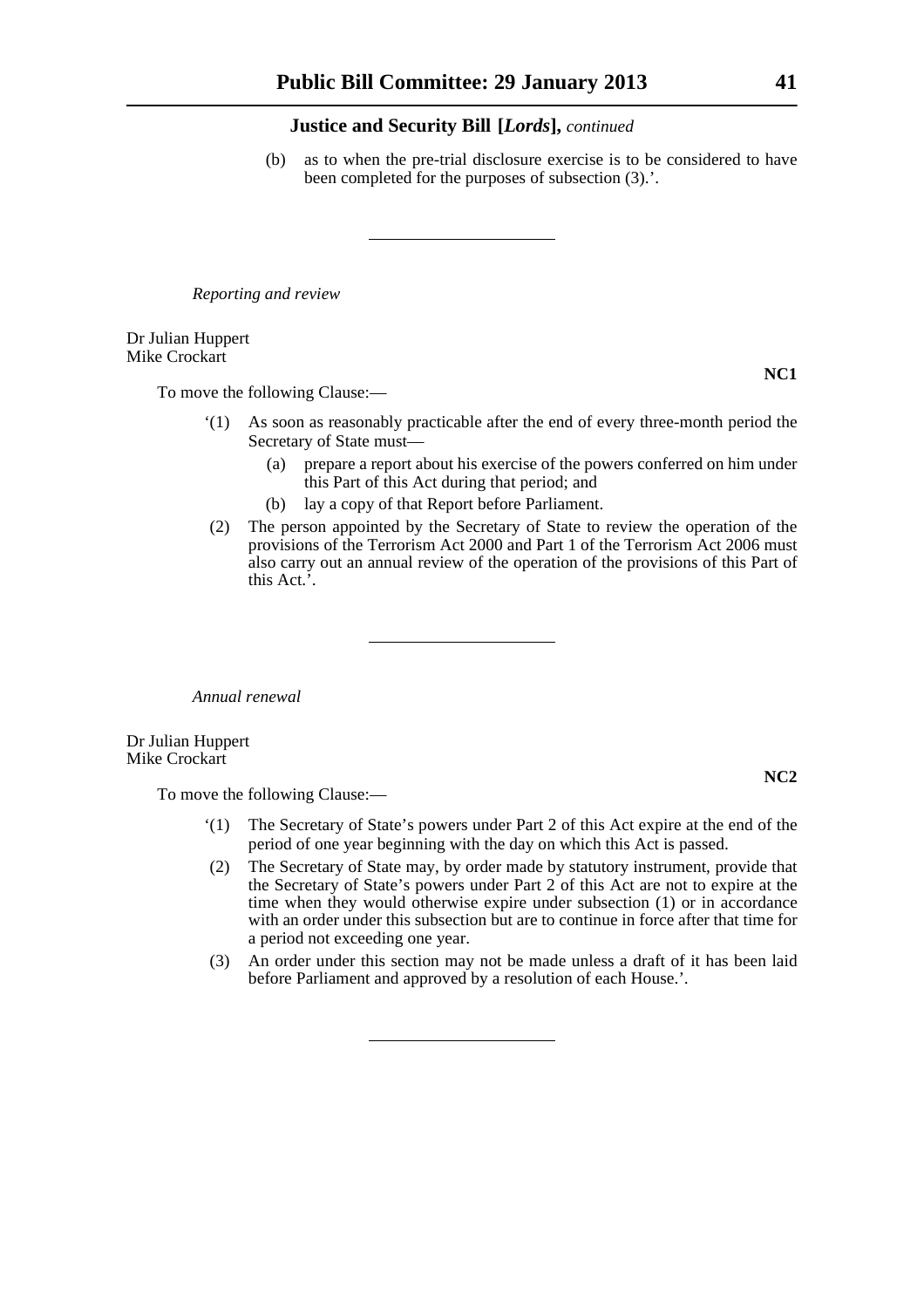*Criminal, civil and disciplinary proceedings and tribunals: disclosure of information held by the ISC*

Dr Julian Lewis

To move the following Clause:—

'Information held by the ISC in connection with the discharge of its functions under sections 1 to 4 and Schedule 1 may not be disclosed in any criminal, civil or disciplinary proceedings or tribunal.'.

*Publication or disclosure of information by the ISC*

Dr Julian Lewis

To move the following Clause:—

'The ISC may not disclose or publish information if such a disclosure or publication by a person subject to the Official Secrets Act 1989 would be considered an offence for that person under that Act.'.

*Access to special advocates*

Mr Andy Slaughter

 $\star$  To move the following Clause:—

- '( ) In any proceedings where a relevant person or the Secretary of State successfully claims public interest immunity over any material on the grounds that its disclosure would damage the interests of national security—
	- (a) any other party shall be entitled upon application to the court to have a special advocate appointed to inspect such material; and
	- (b) the special advocate shall be entitled to advise that party whether it would be in that party's interests to apply for a declaration under this section.'.

*Open statements for closed judgements*

Mr Andy Slaughter

- $\star$  To move the following Clause:—
	- '( ) Closed judgements must be accompanied by an open statement from the court, which shall include—

# **NC6**

**NC7**

**NC3**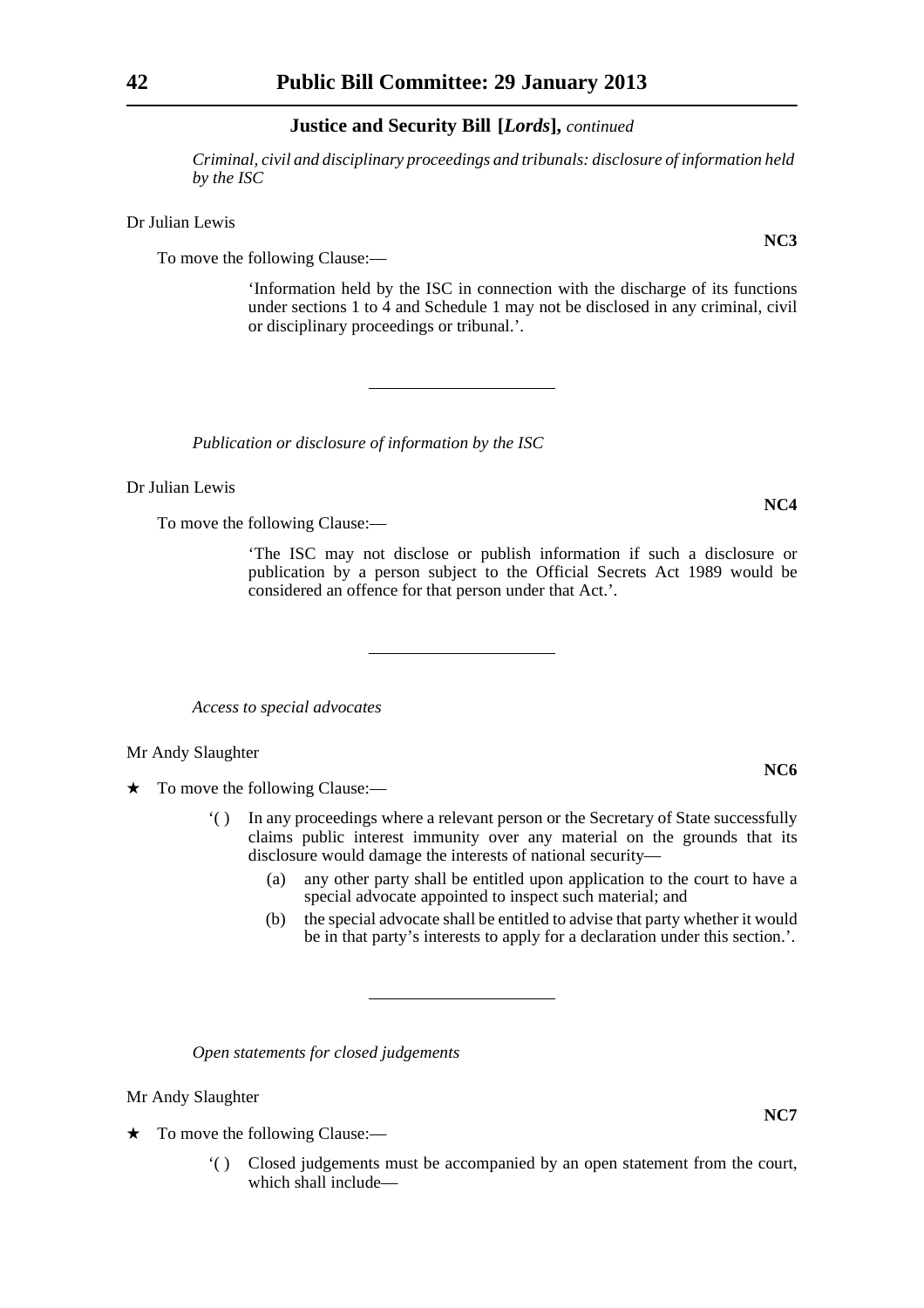- (a) the reasons for the closed material procedure;
- (b) any factors which would be particularly relevant in determining whether all or part of the closed judgement could be made open at a later date;
- (c) the duration of open hearings and closed hearings;
- (d) the number of witnesses heard in closed proceedings, and the nature of those witnesses;
- (e) the length of a closed judgement;
- (f) whether national security was an issue in the proceedings; and
- (g) the date at which the closed status of the judgement should be reviewed, which must be no later than five years from the date of the judgement.'.

*Recording of data relating to closed proceedings*

#### Mr Andy Slaughter

- To move the following Clause:—
	- '(1) Rules of court relating to closed material proceedings under this Act, and applications for them, must make provision—
		- (a) ensuring that key data is centrally recorded for all proceedings, including:
			- (i) the duration of open and closed proceedings, and
			- (ii) the number of witnesses heard in closed proceedings and the nature of those witnesses, and
			- (iii) the length of a closed judgement, and
			- (iv) whether the claimant, defendant and/or intervener applied for closed material proceedings, and
			- (v) whether the claimant, defendant and/or intervener contested the application for closed proceedings.
		- (b) ensuring that centrally recorded data is available to the independent person appointed by the Secretary of State to review the operation of the provisions of the Terrorism Act 2000 and Part 1 of the Terrorism Act 2006,
		- (c) ensuring that centrally recorded data is subject to the provisions of the Freedom of Information Act 2000.'.

*Disclosure judge*

Mr Andy Slaughter

- $\star$  To move the following Clause:—
	- The jurisdication of the court in section 6 proceedings shall be exercised by a judge designated by the Lord Chief Justice for such purposes.
	- (2) A judge so designated shall be referred to as the "disclosure judge".

**NC8**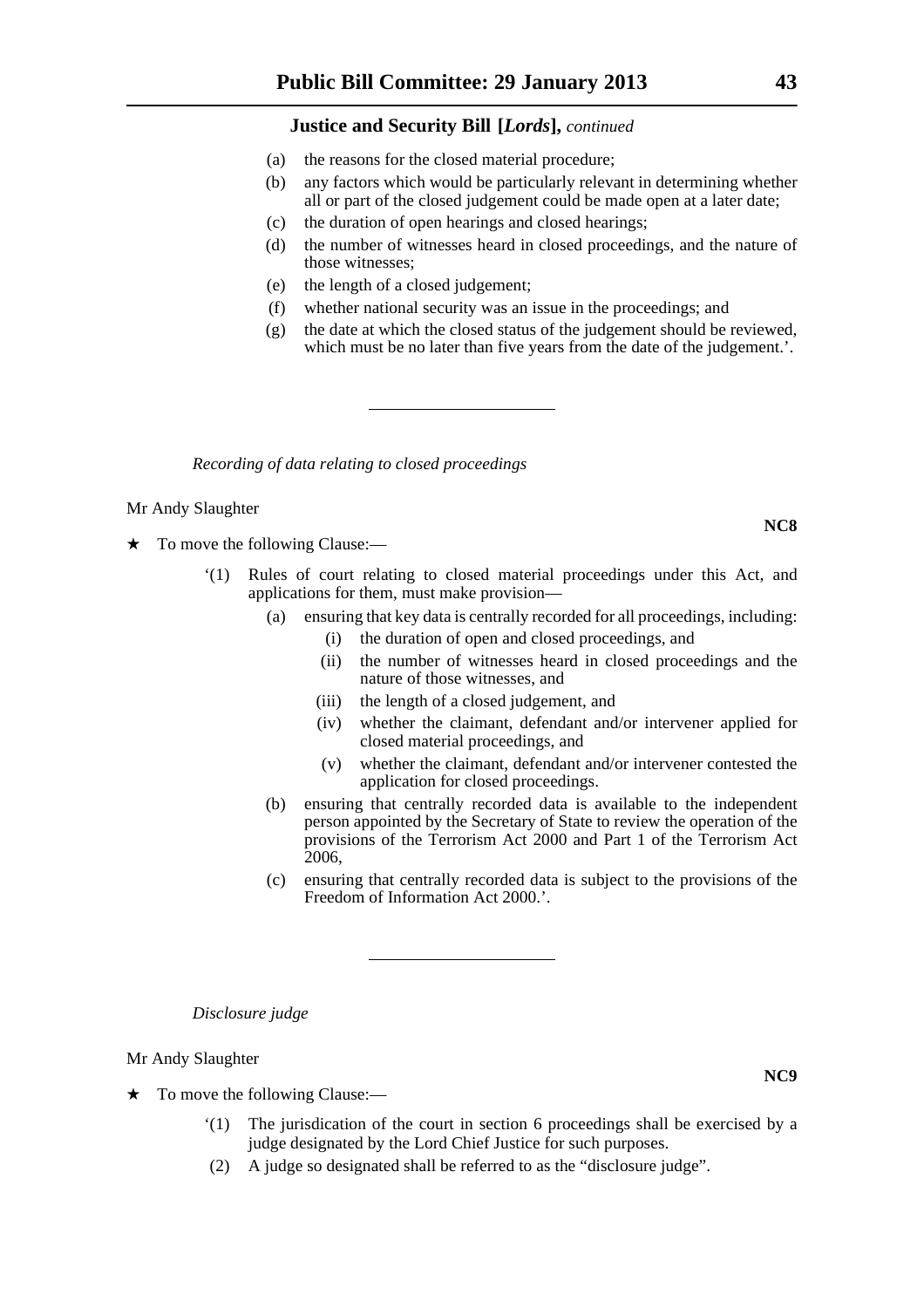(3) The disclosure judge shall not be the trial judge of the relevant civil proceedings.'.

*Further provision about section 6 proceedings*

Mr Andy Slaughter

To move the following Clause:—

'( ) The judge at trial of the relevant civil proceedings may not take into account in determining the issues between the parties any material placed before him in section 6 proceeding which would not be relevant and admissible evidence in an open hearing.'.

*Expiry and renewal*

Mr Andy Slaughter

 $\star$  To move the following Clause:—

- '(1) The Secretary of State's powers under sections 6 to 11 of this Act expire at the end of the period of one year beginning with the day on which this Act is passed.
- (2) the Secretary of State may, by order made by statutory instrument, provide that the Secretary of State's powers under part 2 of this Act are not to expire at the time when they would otherwise expire under subsection (1) or in accordance with an order under this subsection but are to continue in force after that time for a period not exceeding one year.
- (3) An order under this section may not be made unless a draft of it has been laid before Parliament and approved by a resolution of each house.'.

*Reporting and review*

Mr Andy Slaughter

 $\star$  To move the following Clause:—

- '(1) As soon as reasonably practicable after the end of every three month period the Secretary of State must—
	- (a) prepare a report about his exercise of the powers conferred on him, and the exercise of the powers and rights conferred on others, under clauses 6 to 11 of this Act during that period; and
	- (b) lay a copy of that report before Parliament.
- (2) The person appointed by the Secretary of State to review the operation of the provision of the Terrorism Act 2000 and part 1 of the Terrorism Act 2006 must

**NC10**

**NC11**